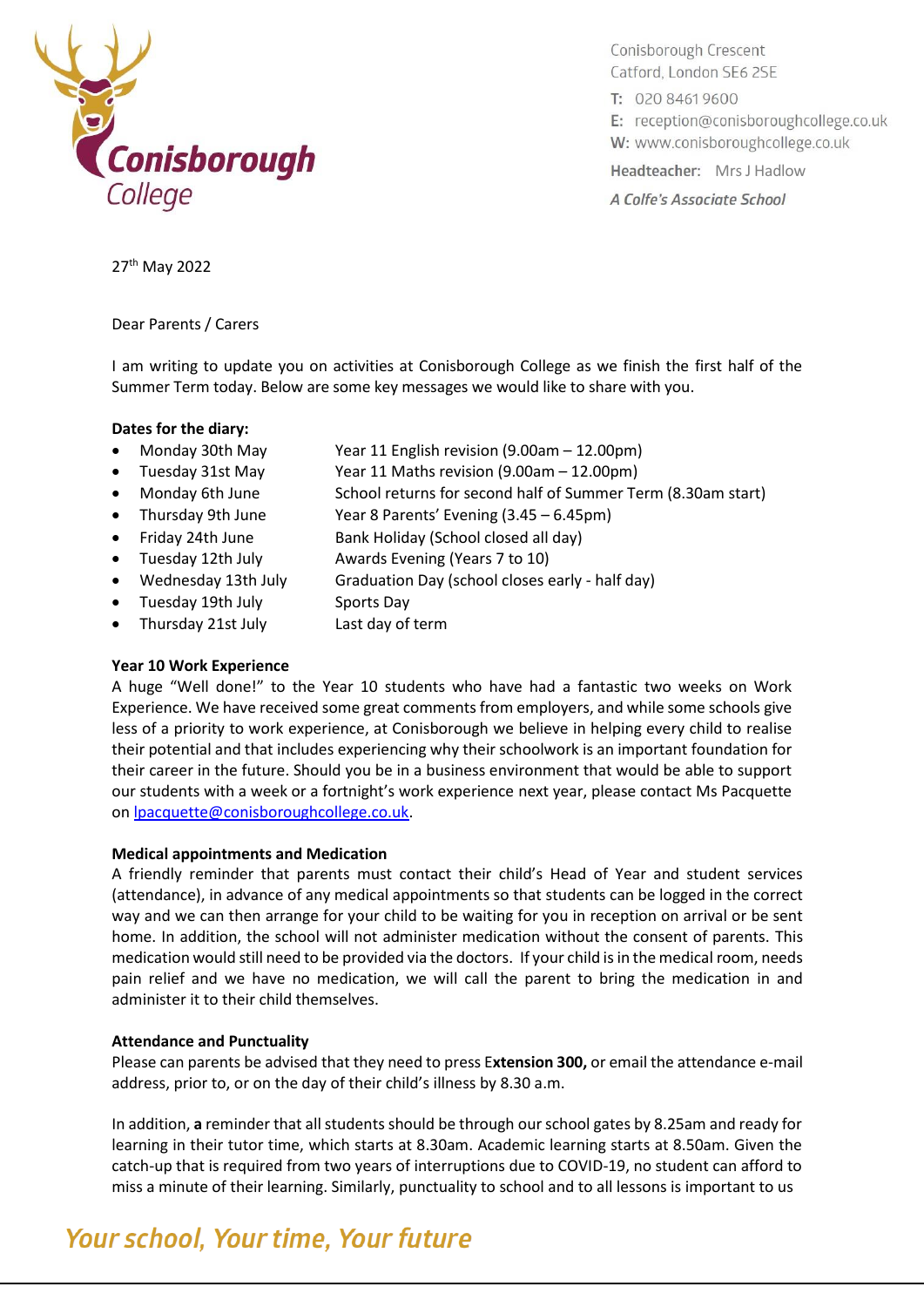and we do expect all our students to turn up on time to school and lessons. Please see attached a new poster which will be displayed around school after half term, reminding students of our expectations when moving between lessons at Conisborough.

### **Behaviour expectations and school detentions**

We have updated our school's behaviour code, see the first draft of this attached. Our school behaviour system, Behaviour Watch is now able to send parents a message to notify you if your child has a 30-minute detention that day, a 1-hour detention on a Thursday, or a 2-hour detention on a Friday. Please support the school by ensuring your child attends their detention as failure to attend will mean an escalation in the sanction. We are hoping in the next couple of weeks to include positive text messages being sent to parents when your child receives positive achievement points.

### **Lost property**

We have about 15 black coats in lost property that have not been claimed. Students can retrieve them at lunch time or break time in the room opposite the entrance to the main hall.

### **ParentPay**

Please can parents update their accounts regularly. A student will only be given a lunch ticket once, and then we expect parents to provide a packed lunch as we cannot allow the debt to go over £5.00.

### **Unscheduled parent visits**

Should parents wish to see a Head of Year or the Headteacher at a particular time, parents must call and request an appointment via their Head of Year, or the Headteacher's PA:

- Year 7 Mrs Maloney: cmaloney@conisboroughcollege.co.uk
- Year 8 Ms Prasad: kprasad@conisboroughcollege.co.uk
- Year 9 Mr Lewis: slewis@conisboroughcollege.co.uk
- Year 10 Mr Pinard: cpinard@conisboroughcollege.co.uk
- Year 11 Ms O' Doherty: no'doherty@conisboroughcollege.co.uk
- Headteacher's PA: dcunningham@conisboroughcollege.co.uk

### **Trips and Visits**

We have had a number of great trips this half term including History and Art trips and visits as well as a Resource Base residential. We were also particularly proud of two students who have been awarded apprenticeships to work at the prestigious Raymond Blanc restaurants. More news to follow on all the trips and visits this term in the Summer Term edition of Stag!

Thank you for your continued support of your child's learning. With the half-term break ahead, we have the chance for some much-needed rest. I hope that you and your family have a safe and restful time and look forward to seeing the students return on the 6<sup>th</sup> of June.

Best wishes,

Vane (. Hadlow

Mrs J Hadlow **Headteacher**

### Your school, Your time, Your future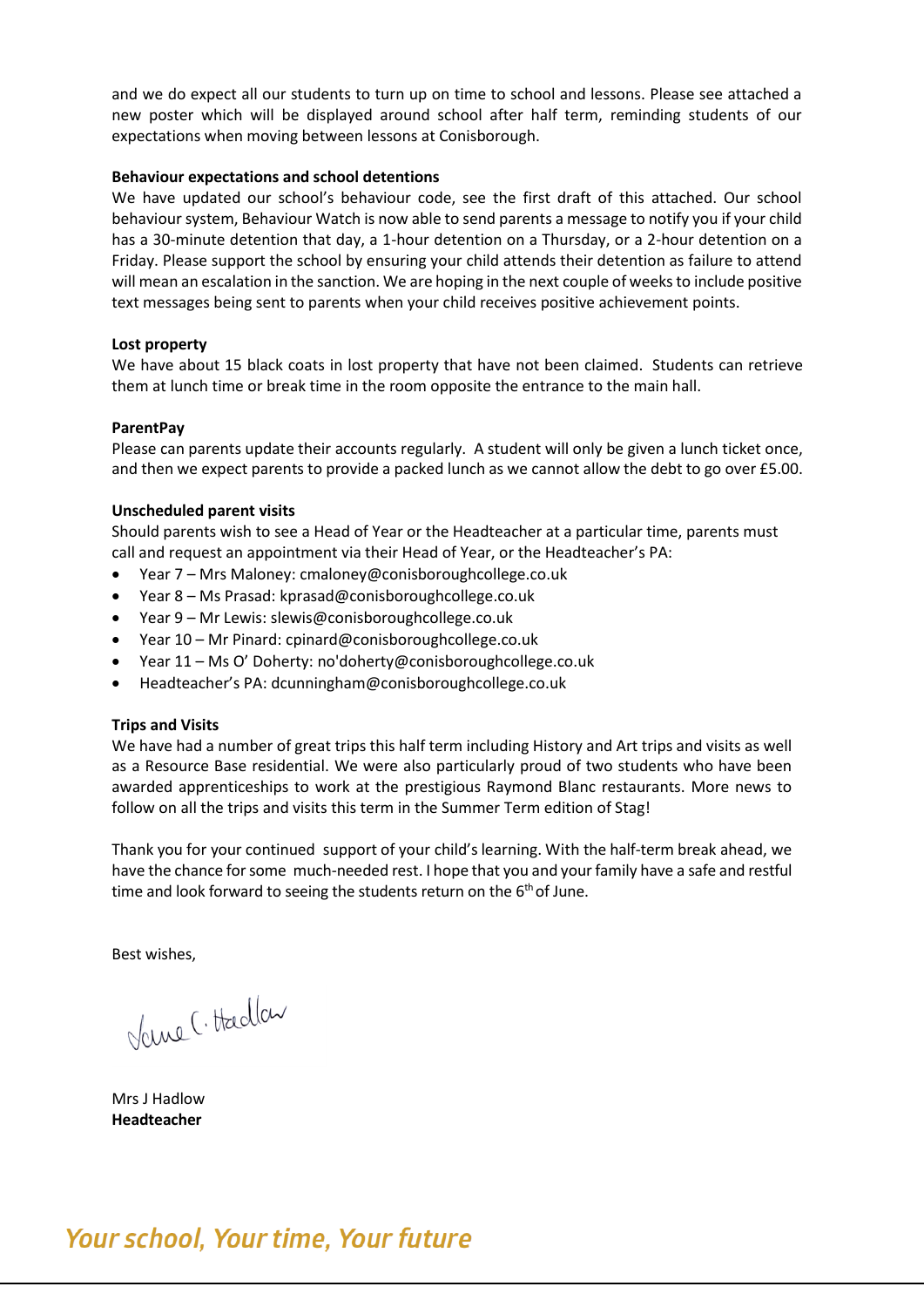

## **Conisborough College** & Community Code



Learning is the most important thing that happens in our school.

Students and teachers learn together so that we can help each other to be the best that we can be.

# CONISBOROUGH STUDENTS



Your school, Your time, Your future